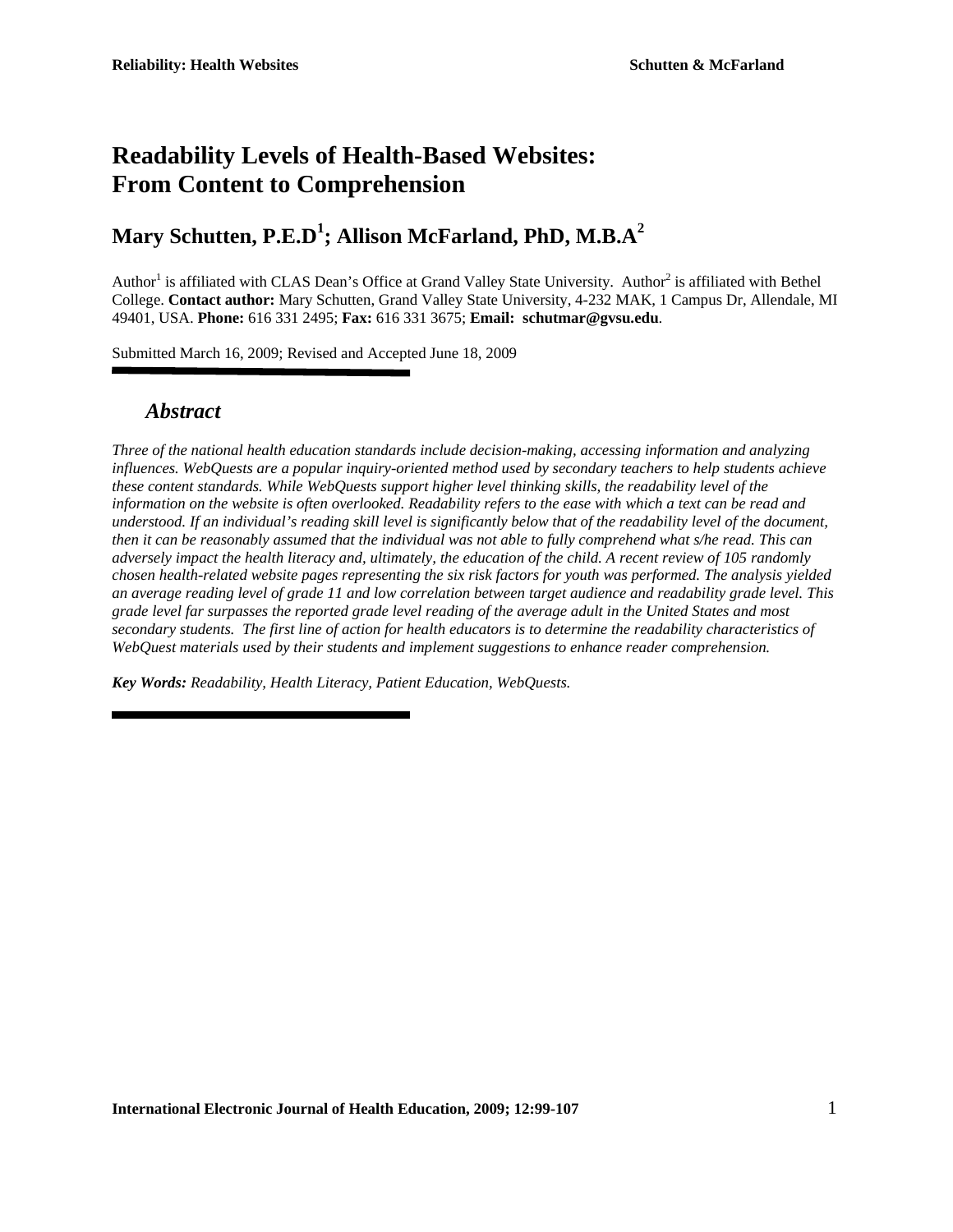## **Introduction**

**I**n a position statement issued by the American Association for Health Education (AAHE) related to health literacy in 2008, health literacy was defined as the degree to which individuals have the capacity to obtain, process, and understand basic health information and services needed to make appropriate health decisions.<sup>1</sup> The vital importance of developing health literacy to the overall quality of life nation is further supported by some of the *Healthy People 2010* objectives, specifically, objective 11-2 as referenced by AAHE.<sup>1</sup> In addition, National Health Education Standards consist of seven skills and one knowledge component that are designed to create a health literate child.<sup>1</sup> Three of these standards are decision-making, accessing information and analyzing influences; skills that are essential to the development of health literacy.

One key factor that impacts health literacy is readability. Readability refers to the ease with which a text can be read and understood. If an individual's reading skill level is significantly below that of the readability level of the document, then it can be reasonably assumed that the individual was not able to fully comprehend what s/he read. This can adversely impact the health literacy and, ultimately, the education of the child. This paper focuses on the concept of readability; calculation of readability, and suggestions to enhance the readability of student assignments.

The increasing popularity of online information resources has provided many new methods for the delivery of health instructions. Implementation of technology for health instruction is actively encouraged by AAHE and is enthusiastically embraced today's tech-savvy students.<sup>1</sup> WebQuests are a popular inquiry-oriented method used by secondary teachers to help students access information on the web, analyze influences from a variety of viewpoints and develop decision making skills within a single activity. Enter the word "WebQuest" in any Internet search engine, and you soon discover thousands of online lessons created by teachers from around the world.

According to Bernie Dodge, the educational technologist who originated this learning tool, WebQuest is an inquiry-oriented online tool for learning.<sup>2</sup> More specifically, it is a classroom-based lesson in which most or all of the information that students access, read, and evaluate comes from the World Wide Web. WebQuests have evolved into

activities that can be as short as a single class period or as long as a month-long unit. WebQuests usually (though not always) involve group work with division of labor among students who take on assigned roles or perspectives and are built around resources that are pre-selected by the teacher. Students spend their time *using* information, not *looking* for it. The Resources section of a WebQuest consists of a list of the resources (bookmarked Web sites, print resources, etc.) that students will access to complete the task. In older WebQuests, resources were listed in a section of their own. More recent WebQuests have the resources embedded within the Process section, to be accessed at the appropriate time.<sup>2</sup> Since students spend the majority of their time using information, educators should be certain that the resources they select can be comprehended by their students.

While WebQuests support higher level thinking skills, contribute to developing media literate students, and enhance decision making, they often overlook the concept of the readability level of the Internet information used in the activity. What should health educators know about the concepts of readability and text comprehension related to WebQuests? More importantly, what additional steps should be taken to ensure that participants in WebQuests fully understand the information they access and use to make personal health decisions?

## **Methods**

### **The Concept of Readability**

Simply defined, readability is the study of matching reader and text.<sup>2</sup> In its broadest sense, readability is the sum total of all those elements within a given document that affect the extent to which individuals understand, read at optimum speed, and find text interesting. $2-5$  The primary goal of readability assessment tools is to estimate the reader's understanding of the material as a function of the reader's language competence, the subject matter of the text, and the syntactic complexity of the passage.6-8 Although both quantitative and qualitative methods of assessment may be utilized to determine the readability level of a written document, readability research generally centers on the use of formulae that estimate the relative difficulty of a passage by assessing word length/difficulty and sentence length.

Originally developed for use by educators, readability formulas and text comprehension assessments have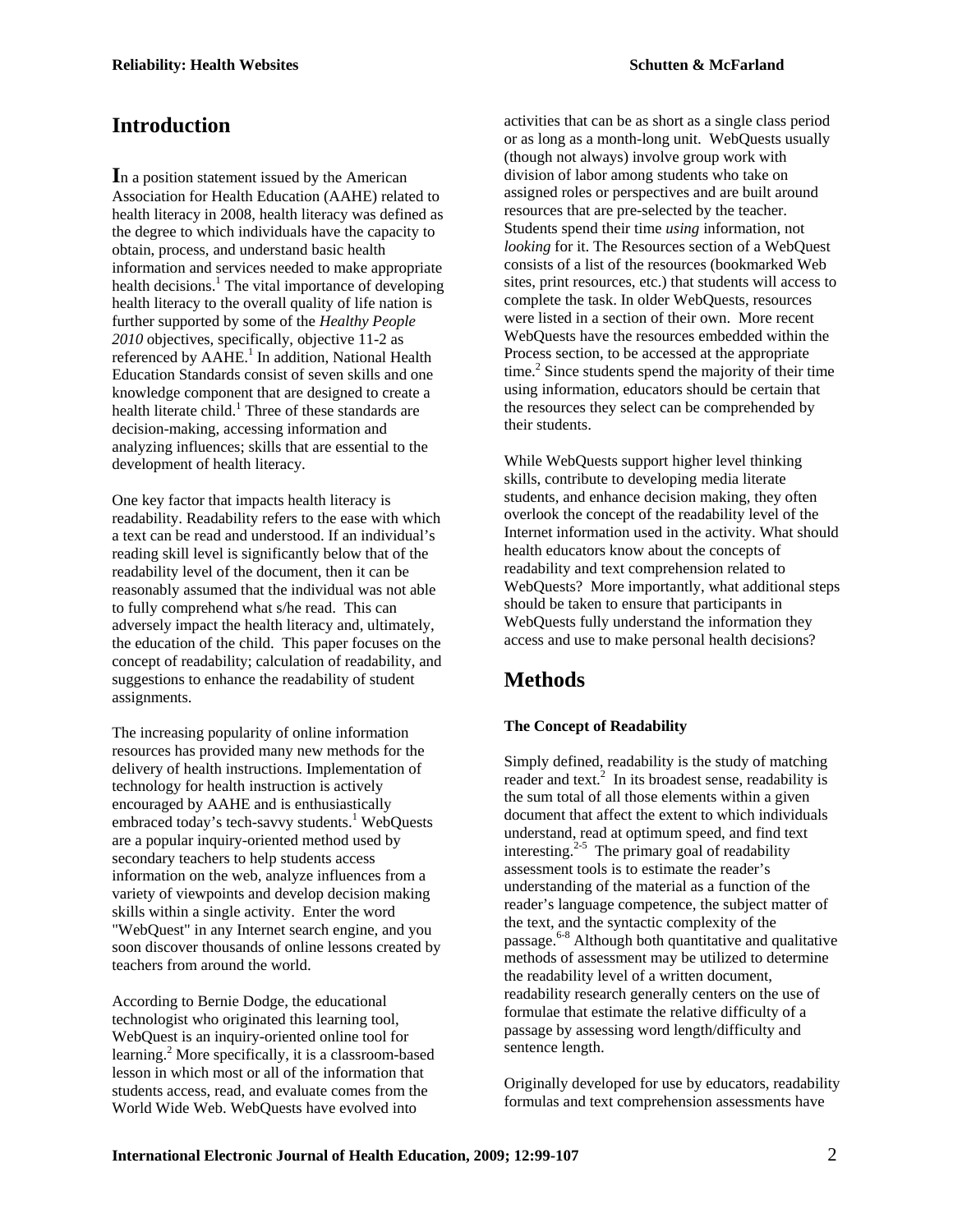assessment of informed consent forms used by exercise and sport professionals,  $9,10$  business communications,<sup>11</sup> patient education materials in Mental Health, $^{12}$  patient medication leaflets, $^{13-15}$ advertisements used in consumer publications,<sup>16</sup> product warranties,<sup>16</sup> and collegiate textbooks and printed advertisements.<sup>17-19</sup>

Since the initial introduction of reading level assessment in the 1950s, numerous reasons have been suggested as causes of reading difficulty. Among these causes, two factors consistently predicted the difficulty of a text and impacted comprehension: vocabulary and sentence length. $^{20, 21}$  More recent reviews of readability factors supported and reinforced the use of word length/difficulty and sentence length formulas for making predictions about readability. $22, 23$  Although unable to adjust for word derivations; slang, style, and syntax; previously existing contextual knowledge; and personal interest in the subject matter, readability formulas have become a widely accepted method of estimating the average comprehension of a text by an average reader.<sup>8, 22</sup> It is important to note that other factors such as document legibility, length, print size, use of graphics, primary language different than English, and cultural relevance are also critical factors influencing reader comprehension.<sup>9, 24</sup>

### **Readability Formulas**

The most frequently used tool for determining readability is a readability formula. Readability formulas measure certain features of text which can be subjected to mathematical calculations and can provide predictive information regarding how easily a text will be understood by the average reader.<sup>5, 23, 25</sup> Previously calculated by hand, computer programs now dissect passages in less time and with a higher degree of precision.<sup>26</sup> Readability levels are achieved by typing multiple passages from the document (most formulas require a minimum of 100 words per passage) into a software program designed for this purpose. Depending on the formula selected, passages of text will be identified by the computer program by grade or reading level. Word processing programs such as Microsoft Word also include the capability of assessing the readability level of any highlighted text (see Table 1).

Included among popular formulas for estimating readability levels are the New Dale-Chall Readability Formula,<sup> $^{23}$ </sup> the Spache Readability Formula,<sup> $^{27}$ </sup> the Fry Readability Graph,<sup>25</sup>the Flesch Reading Ease

Formula, $^{28}$  and the Gunning Fog Index. $^{29}$  Readability measures are primarily based on factors such as the number of words in the sentences and the number of letters or syllables per word (i.e., as a reflection of word frequency). From these counts, sentence length and word length are combined within each formula to compute the estimated readability level.

The Gunning Fog Index and the Flesch Reading Ease Formula are the most often used methods to measure the readability of health-related communications and adult level documents.<sup>18</sup> Flesch Reading Ease scores can range from zero, for extremely difficult reading, to 100, for very easy reading. A score of 60 is considered plain English: about 20 words per sentence and 1.5 syllables per word. Today most states within the United States (U.S.) require insurance documents to have a score between 40 and 50.

The Gunning-Fog Index is a rough measure of how many years of schooling it would take someone to understand the content of the document in question. Scores are reported in equivalent grades from 0-12 where the lower the number, the more understandable the content. Negative results are reported as zero, and numbers over twelve are reported as twelve. A score of seven would indicate that the reader must demonstrate a  $7<sup>th</sup>$  grade reading level for adequate comprehension. Although computer programs require less time, hand-calculation formulas may also be used (See Table 2).

### **Literacy Rates in the United States**

Literacy is defined by the U.S. Department of Education as using printed and written information to function in society, to achieve one's goals, and to develop one's knowledge and potential.<sup>30</sup> Consequently, literacy is a measure of everyday functioning, rather than simply academic achievement. The U.S. Department of Education noted that an average person must have an eighth grade reading level to meet the literacy demands of American society. $31$  Recent estimates of the average adult reading grade level range from grade eight to grade four and that an increasing number of children are reading *below* their grade level.<sup>32</sup> Given these parameters, recent estimates suggest that over 40-44 million Americans may be functionally illiterate while an additional 50 million are marginally literate, able to locate and assimilate information in simple text forms only.<sup>32</sup>

Additional data about health literacy suggested that literacy proficiency is strongly related to levels of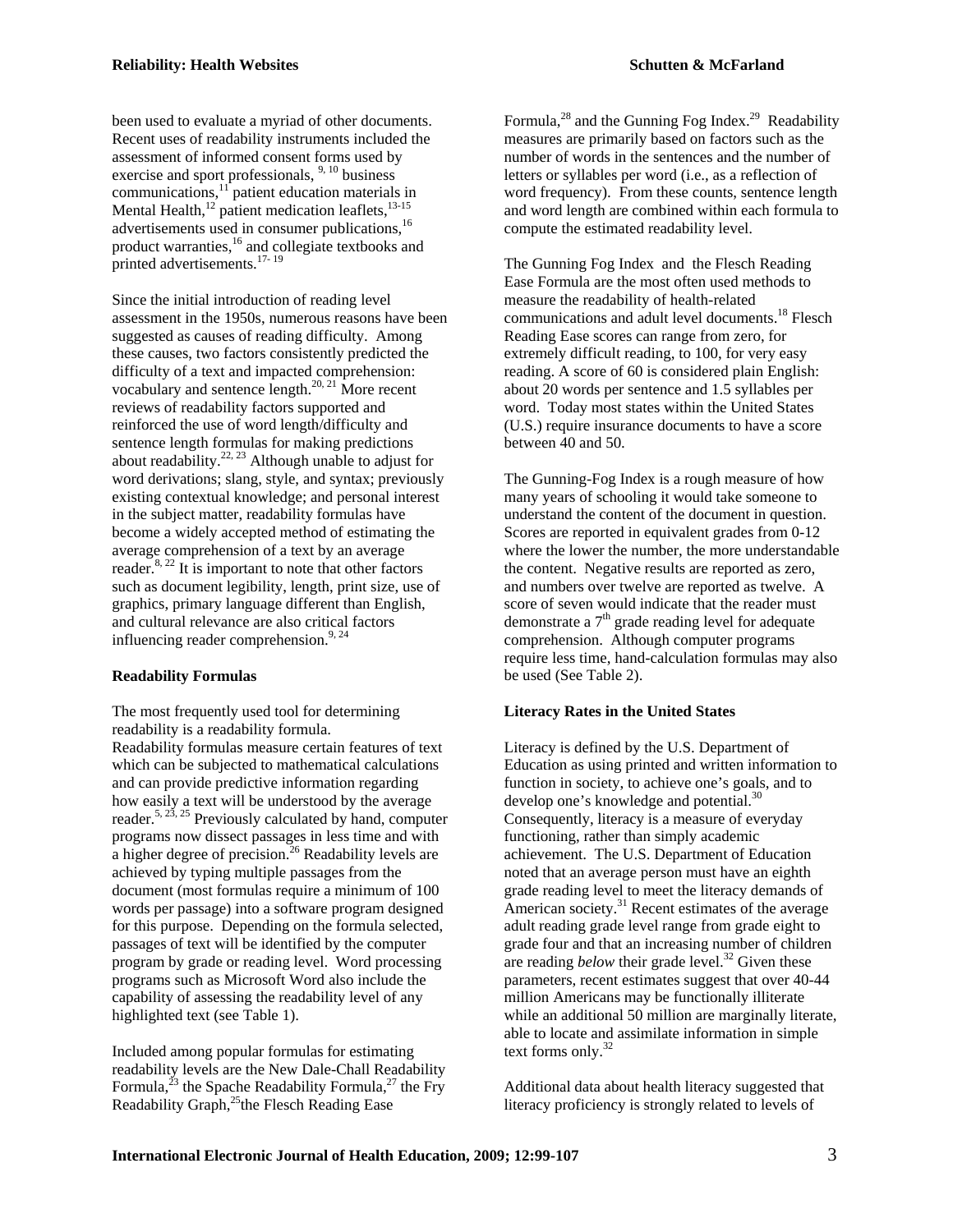formal schooling.<sup>33</sup> In general, proficiency on all dimensions of health literacy is lowest for individuals who have not graduated from high school, higher for high school graduates and GED holders, and highest for individuals who have attended postsecondary schooling. This pattern is found for African-American, Hispanic, and White populations; for males and females; and for adults in all age ranges. Additional findings have suggested that Hispanic adults demonstrate lower average health literacy rates than any other racial/ethnic groups.<sup>33</sup> Also, living below the poverty level had lower health literacy than living above it. $33$ 

Central to the application of these statistics is the following inquiry: Did the individual who just embarked on your problem solving assignment of a WebQuest possess sufficient reading skills that would allow him/her to read the page and to comprehend what s/he was reading? If a patron's individual reading skills are significantly below that of the determined readability level of the document, it can be reasonably assumed that the individual was not likely to comprehend what they had just read.<sup>34</sup>

## **Results**

#### **Example: Middle School Target Audience**

*After a terrorist attack, it's a normal struggle with the emotional impact of the devastating violence and loss of life. You are likely to experience variety of feelings, ranging from shock to anger, fear, anxiety, and a sense of helplessness. You may start to feel unsafe and insecure in situations and places you used to enjoy.* 

The health content in this example related to violence prevention is relevant and specific. What about its readability for the target audience? The three sentences provided above consist of about 19 words per sentence and 57 total words. The Microsoft Word readability statistics were: Flesch Reading Ease Score  $= 30$  (difficult); and Grade Level  $= 11$ . Its major limitation is that the functional literacy for the information posted makes it unlikely that the average U.S. middle school student will comprehend what he/she read. How many other Internet based educational materials would reflect the same limitation?

A recent review of 105 random chosen health-related website pages representing the Center for Disease Control and prevention (CDC) identified six risk factors for youth (sexual activity, intentional and

unintentional injury, physical inactivity, nutrition, alcohol and other drugs, and tobacco) was performed using the Microsoft Word readability function (Table 1). The analysis yielded an average reading level of grade 11. This level far surpasses the literacy level of the average adult in the United States and most students in our health classes. A second analysis performed on health websites whose information was targeted for specific grade levels (grades  $6-12$ ,  $N =$ 85). There was an average readability level of grade 11 for all sites with a weak correlation between readability level and grade level of the intended audience  $(r = .34)$ . This data suggests that there was little relationship between the targeted grade level and actual readability grade level of the information.

# **Conclusion and Recommendations**

Before developing a WebQuest, the first line of action for health educators is to determine the readability characteristics of the materials to be used by their students. From a strategic point of view it would appear most effective to adapt the readability to the lowest level of literacy of the population with which you wish to use the website. However, given the specifics and content requirements of Internet documents, this strategy may not always be feasible. There are, nevertheless, practical steps that can be taken to increase the comprehension and retention of the health information contained in the text.

Before embarking on a WebQuest activity, health educators should evaluate both their written instructions and the potential websites for text clarity, and reading difficulty. Both quantitative and qualitative approaches should be used for this type of investigation. Equipped with this information, the difficulty of the text should then be judged in terms of the participant's background, educational level, reading confidence, capabilities, and interests.<sup>7</sup> Data regarding educational levels for geographic regions is readily available from the U.S. Census website [www.census.gov], and a few minutes spent with those who will be reading the information will provide valuable insight into their document comprehension. It is critical to remember that the higher the readability level of the document, the more time must be spent ensuring that students fully understand the activity in question.

When designing WebQuests and health communications, several strategic changes can be implemented to enhance reader comprehension. These include (1) increasing the size of font, (2)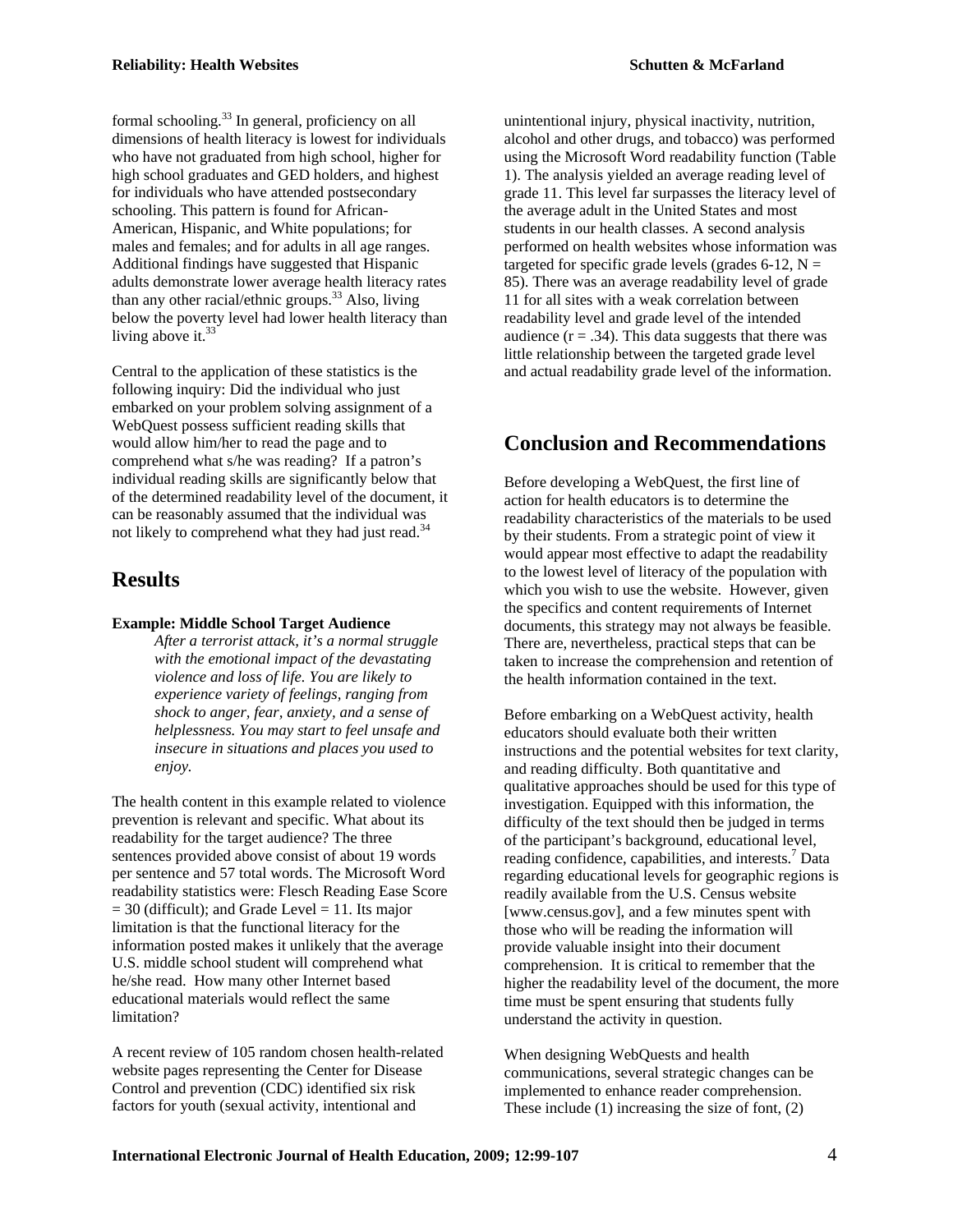avoiding or simplifying technical language, (3) including anecdotes to illustrate important concepts, (4) utilization of headings, subheadings, and short paragraphs, and  $(5)$  inclusion of graphics.<sup>7, 9</sup> Short sentences in the active voice with bulleted lists also contribute to better comprehension.<sup>32</sup>

Special consideration should be given to the age (and reading level) of the reader, and the amount of time allocated for reading the document. It is reasonable to conclude that regardless of their literacy level the more rushed a student is to complete the task, the less content they can comprehend. Teaching pre-service teachers how to perform a readability assessment of documents used in lessons will also help sensitize them to the needs of their students, and to develop their own activities that will optimize the comprehension and critical thinking skills of their students.

The primary objective of readability assessments has been to identify the level of skill needed for readers to comprehend printed documents. Therefore, examining popular internet sites for readability level and text coherence is an appropriate and necessary use of this educational tool. An approach that considers the literacy level of the readers and the readability of the text should prove beneficial in the development of a health literate student.

### **References**

- 1. American Association for Health Education. Health literacy: A position statement of the American Association for Health Education (AAHE). *HExtra*. 2008; 33(3):5-5- 7.
- 2. Gilliland J. *Readability.* London: University of London Press, Ltd; 1972.
- 3. Chall JS. Readability: An appraisal of research and application. Columbus, OH: The Ohio State University Press; 1958 Accessed Mar, 2007.
- 4. Klare GR. *The Measurement of Readability.* Ames, IA: Iowa State University Press; 1963.
- 5. Fry E. Reading formulas: Maligned but valid. *Journal of Reading*.1989; 32:292-292-297.
- 6. Hittleman DR. Readability, readability formulas, and cloze: Selecting instructional materials. *Journal of Reading*.1978; 22:117-122.
- 7. Gunning TG. The role of readability in today's classrooms. *Topics in Language Disorders*. 2003; 3:175- 175-189.
- 8. Stahl SA. Vocabulary and readability: How knowing word meanings affects comprehension. *Topics in Language Disorders*.2003; 2:241- 241-247.
- 9. Cardinal BJ, Martin JJ, Sachs ML. Readability of written informed consent forms used in exercise and sport psychology research. *Research Quarterly for Exercise and Sport RQES*. 1996; 67:360- 360-363.
- 10. Cardinal BJ. Reduced readability has no effect on research participants' ability to understand an informed consent form: Implications for exercise and sport science research. *Research Quarterly for Exercise and Sport RQES*. 2000; 71(1):A51.
- 11. Courtis JK. Fry, SMOG, lix and rix: Insinuations about corporate business communications. *The Journal of Business Communication*.1987; 24(2):19-19- 27.
- 12. Adkins AD, Singh NN. Reading level and readability of patient education materials in mental health. *Journal of Child and Family Studies*.2001;  $10(1):1-1-8.$
- 13. Kirkpatrick MF, Mohler C. Using the readability assessment instrument to evaluate patient medication leaflets. *Drug Information Journal*.1999; 33:557-563.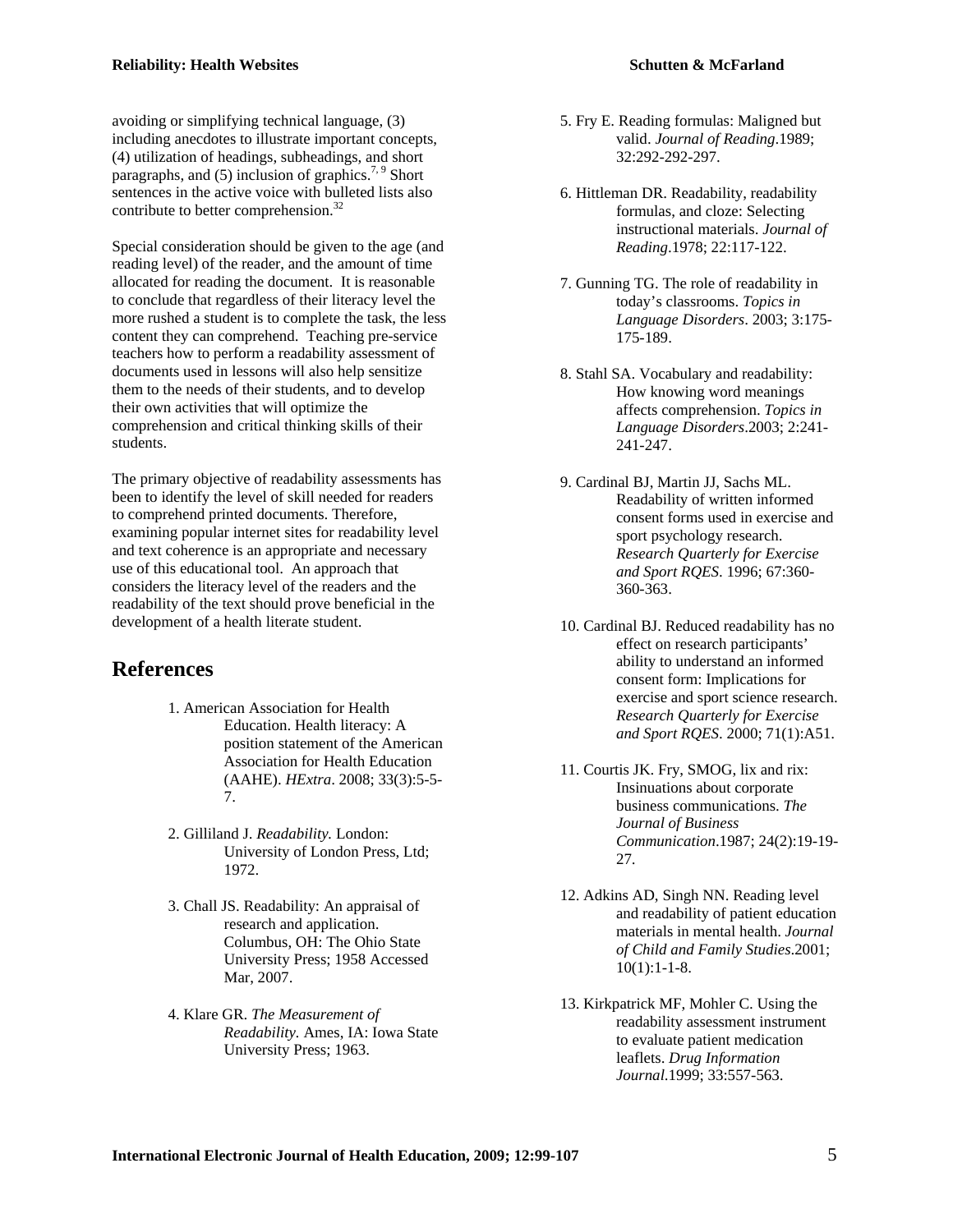- 14. Slaten D, Parrott R, Steiner C. Readability of skin cancer prevention brochures targeting parents of young children. *Journal of the American Academy of Dermatology*.1999; 40:997-997- 999.
- 15. Wilson FL. Patient education materials nurses use in community health. *Western Journal of Nursing Research*.1996; 18:195-195-205.
- 16. Shuptrine FK, Moore EM. Even after the magnuson-moss act of 1975, warranties are not easy to understand. *Journal of Consumer Affairs*.1980; 13:393-393-404.
- 17. Gallagher DJ, Thompson GR. A readability analysis of selected introductory economics textbooks. *Journal of Economic Education*.1981; 12(2):60-60-63.
- 18. Clark LC, Kaminski PF, Brown G. The readability of advertisements and articles in trade journals. *Industrial Marketing Management*.1990; 19:251-251-260.
- 19. Flory SM, Phillips TJ, Tassin MF. Measuring readability: A comparison of accounting textbooks. *Journal of Accounting Education*.1992; 10(1):151-151- 158.
- 20. Kearl B. A closer look at readability formulas. *Journalism Quarterly*.1948; 25:344-344-348.
- 21. Stolurow LM, Newman JR. A factorial analysis of objective features of printed language presumably related to reading difficulty. *Journal of Educational Research*.1959; 52:243-243-251.
- 22. Meyer B. Text coherence and readability. *Topics in Language Disorders*.2003;3: 204-224.
- 23. Chall JS, Dale E. *Manual for the New Dale-Chall Readability Formula.*

Cambridge, MA: Brookline Books; 1995.

- 24. Doak CC, Doak LG, Root JH. *Teaching Patients with Low Literacy Skills.*  Philadelphia, PA: Lippincott; 1985.
- 25. Fry E. Fry's readability graph: Clarifications, validity, and extension to level 17. *Journal of Reading*.1968; 21:242-242-252.
- 26. Mailloux SL, Johnson ME, Fisher DG, Pettibone TJ. How reliable is computerized assessment of readability. *Computers in Nursing*.1995; 13:221-221-225.
- 27. Spache GS. *Good Reading for Poor Readers.* 9th ed. Champaign, IL: Garrard; 1974.
- 28. Flesch R. *The Art of Readable Writing.*  New York: Collier Books; 1949.
- 29. Gunning R. *The Technique of Clear Writing.* New York: McGraw-Hill; 1968.
- 30. Lippman L. *The Health Literacy of America's Adults: Results from the 1998 National Assessment of Adult Literacy.* Washington, D.C.: U.S. Department of Education; National Center for Education Statistics; 2001.
- 31. United States Department of Educational Statistics. *Digest of Educational Statistics.* Washington, D.C.: United States Department of Education; 1986.
- 32. Bar-Yam NB. Low health literacy: A problem for all in the health care circle. *International Journal of Childbirth Education*.2002; 17(3):21-21-25.
- 33. Kutner M, Greenberg E, Jin Y, Paulsen C. *The Health Literacy of America's Adults: Results from the 2003 National Assessment of Adult Literacy (NCES 2006-483).*  Washington, D.C.: U.S.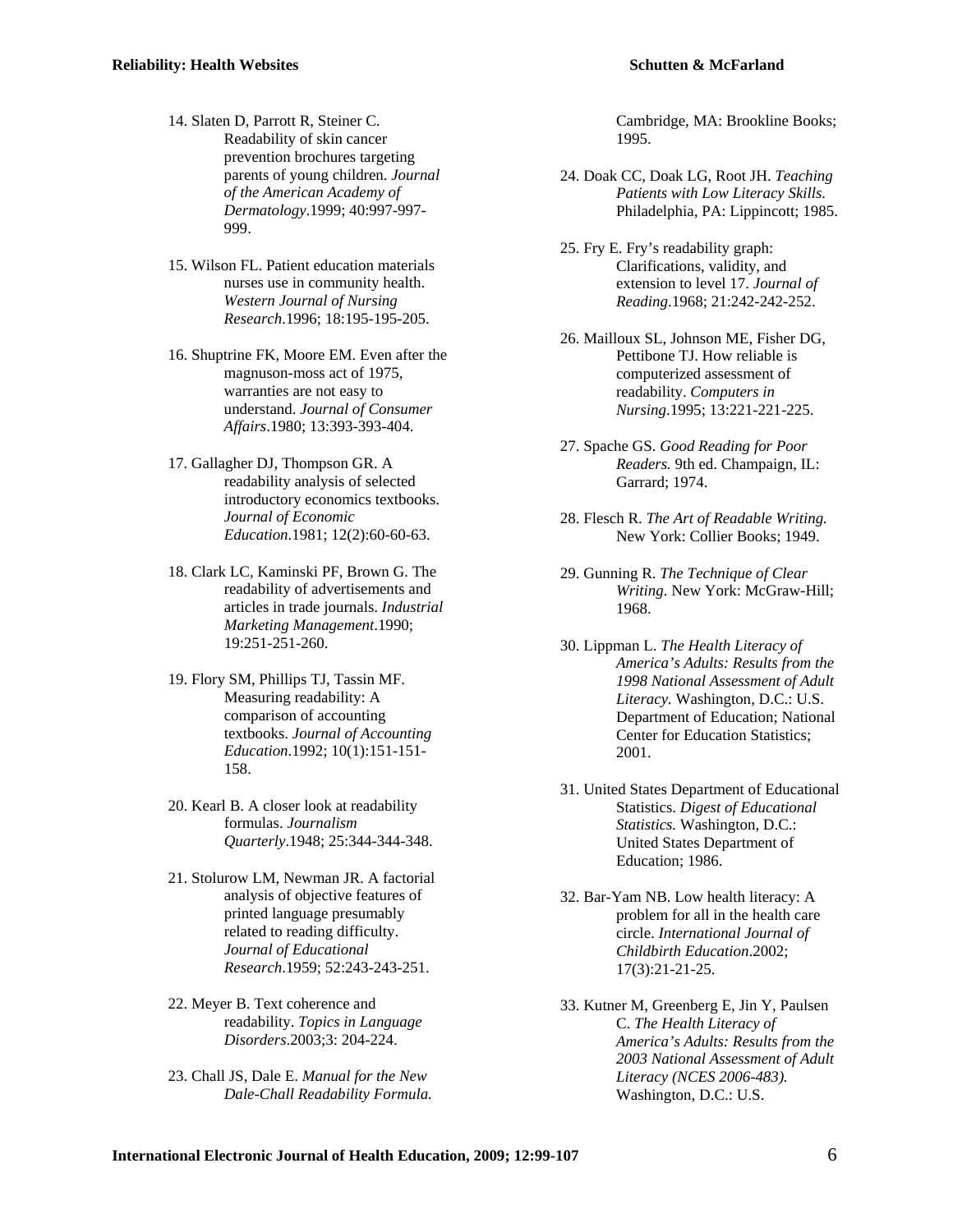Department of Education; National Center for Education Statistics; 2006.

34. Stone LA. A demonstration of different estimations of readability for several forms of the miranda warnings and associated waivers of rights. *Electronic Journal of Forensic Psychonomics* [serial online].August 2000: Mar 2007.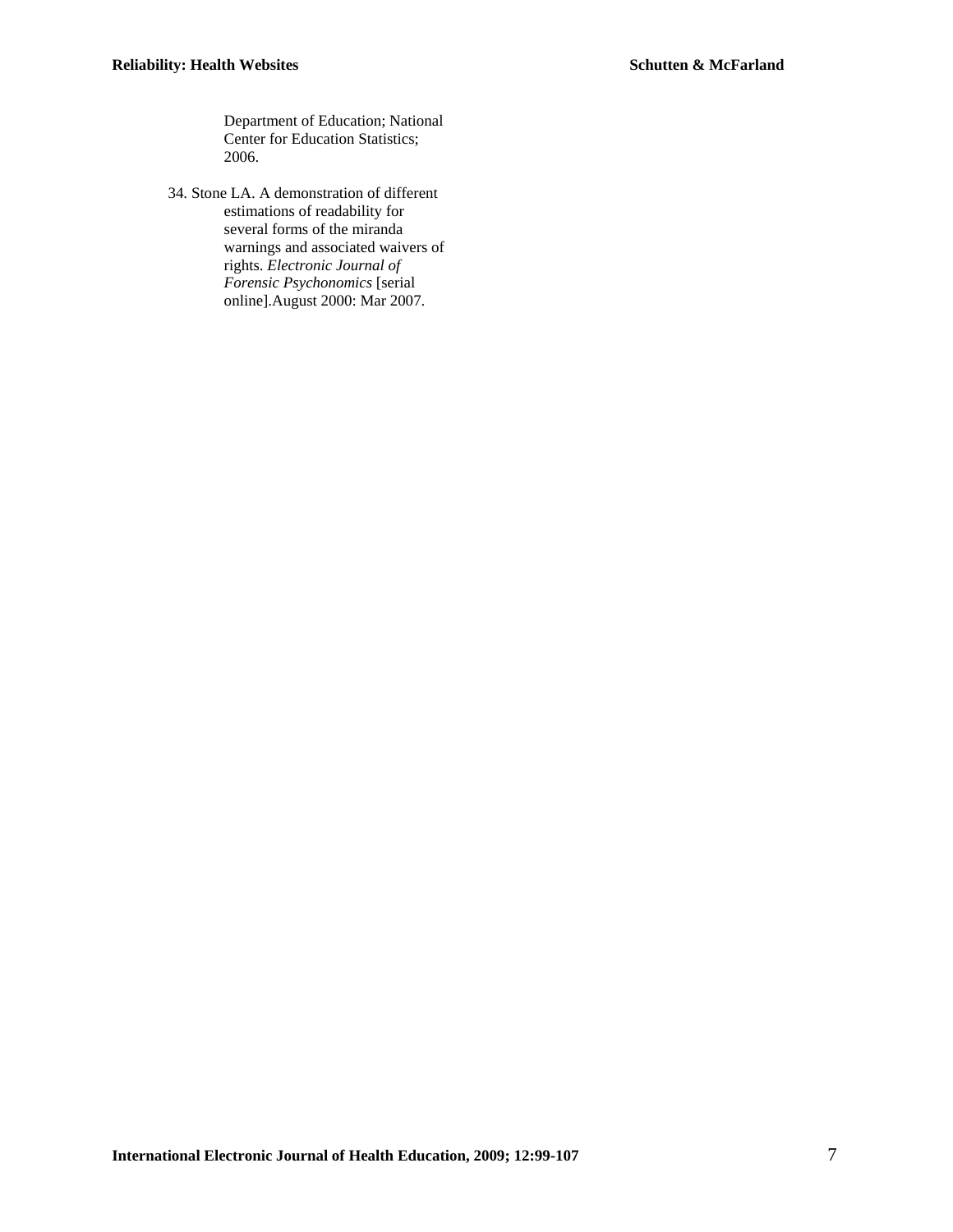**Table 1.** Step for Determining Readability Level Using Microsoft Word 2007

- Step 1: Open Microsoft Word document you wish to analyze
- Step 2: Click on the Microsoft icon in upper right corner
- Step 3: Choose "Word Options"
- Step 4: Click on "Proofing"
- Step 5: Under the Grammar and Spelling section, check the "Show Readability Statistics" box
- Step 6: Click the "Okay" box
- Step 7: Highlight a section of the document that includes at least 100 words. Avoid the introductory and concluding paragraphs.
- Step 8: Initiate the spelling and grammar check (under Tools in the top menu).
- Step 9: At the completion of the spell check, Microsoft Word will present a box that includes a word count for your selection, as well as Flesch Reading Ease and Flesch-Kinkaid grade level readability statistics.

*\*With the readability statistics box checked, Microsoft Word will provide an estimated readability level for the document or highlighted section every time spell check initiate is initiated.*